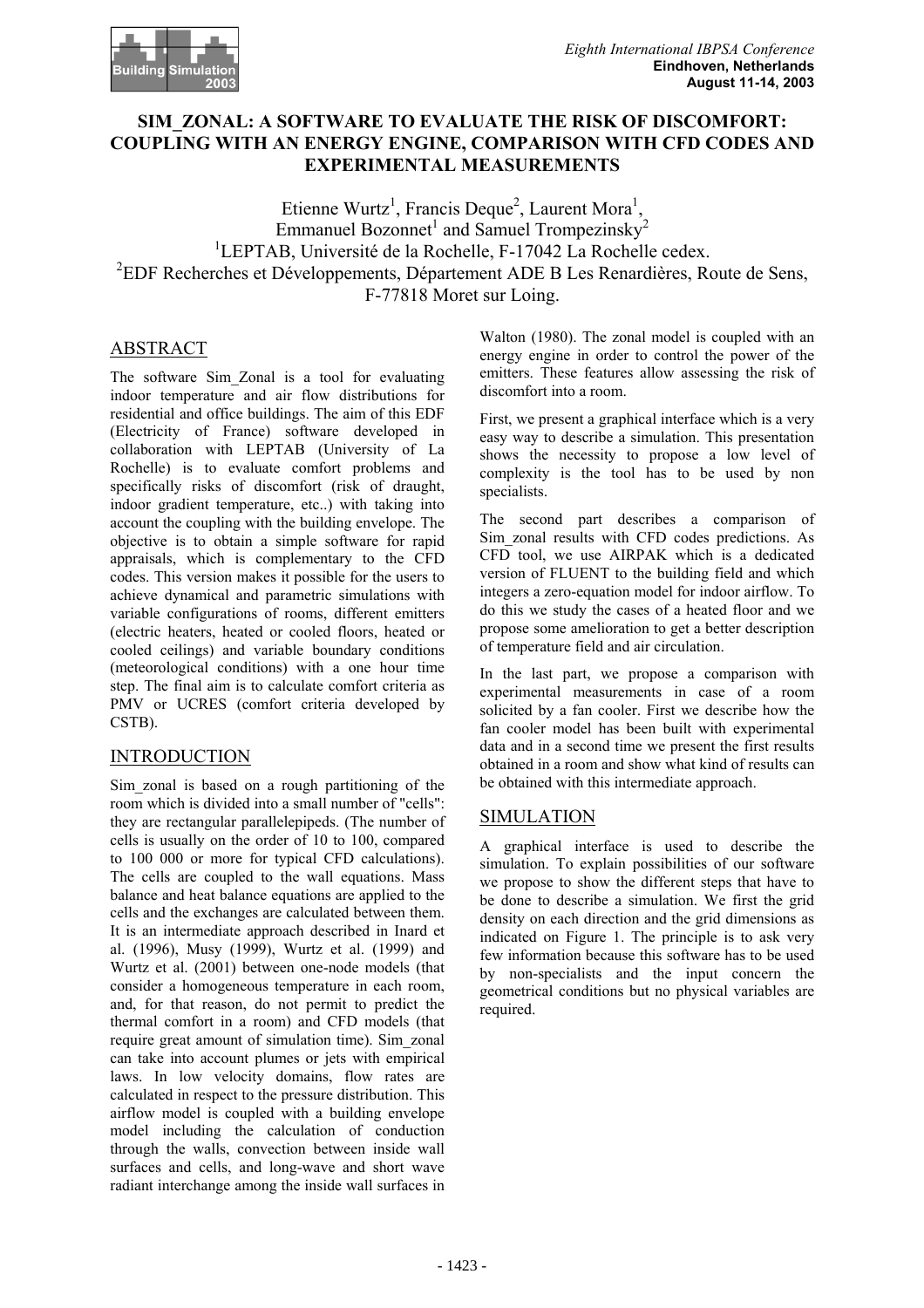| Choix des systemes   Paramètres du confort         | Scénario<br>Simulation et résultats |
|----------------------------------------------------|-------------------------------------|
| Partitionnement de la pièce                        | Choix matériaux parois              |
|                                                    |                                     |
|                                                    |                                     |
|                                                    |                                     |
|                                                    |                                     |
| Nombre de cellules dans la<br>2                    |                                     |
| direction "oe"                                     |                                     |
| Nombre de cellules dans la<br>3                    |                                     |
| direction "sn"                                     | ē                                   |
|                                                    |                                     |
| Nombre de cellules dans la<br>3                    |                                     |
| direction "bh"                                     |                                     |
|                                                    |                                     |
|                                                    |                                     |
| Dimensions des cellules :                          | Saisir les dimensions               |
|                                                    |                                     |
|                                                    |                                     |
| Dimensions                                         |                                     |
| Lonqueurs (oe):                                    |                                     |
| $1.50 m$ $2.00 m$                                  |                                     |
| Largeurs [sn] :                                    |                                     |
| $1.30 \text{ m}$ 3.00 m $1.40 \text{ m}$           |                                     |
| Hauteurs (bh):                                     |                                     |
| $1.20 \text{ m}$ $2.00 \text{ m}$ $1.30 \text{ m}$ |                                     |
|                                                    |                                     |
|                                                    |                                     |
|                                                    |                                     |
|                                                    |                                     |
|                                                    |                                     |
|                                                    |                                     |

*Figure 1: geometrical description* 

The second table concerns types of building elements used (wall constitution, glazing) and their location in the simulation domain as described in Figure 2. A material file contains all description variables about a wall that means for example radiative and modal coefficient (conduction in a wall is described with Moore method). For this reason the user has only to choose the type of each wall, window or door and specify their location in the room.

| Paramètres du confort<br>Choix des systemes<br>Partitionnement de la pièce | Scénario<br>Simulation et résultats<br>Choix matériaux parois |  |  |  |
|----------------------------------------------------------------------------|---------------------------------------------------------------|--|--|--|
| Choix du fichier matériaux<br>etna                                         |                                                               |  |  |  |
| 0<br>s                                                                     | Nombre de fenetres<br>Saisir<br>Nombre de portes<br>Saisir    |  |  |  |
| Matériau face ouest                                                        | Matériau face nord                                            |  |  |  |
| paroi[4]_ouest                                                             | paroi[4]_ouest                                                |  |  |  |
| Matériau face sud                                                          | Matériau plafond                                              |  |  |  |
| paroi[4]_ouest                                                             | paroi[4]_ouest                                                |  |  |  |
| Matériau face est                                                          | Matériau plancher                                             |  |  |  |
| paroi[4]_ouest                                                             | paroi[4]_ouest                                                |  |  |  |
| г٠                                                                         | 2.1.11                                                        |  |  |  |

*Figure 2: building elements* 

Next step consists of describing solicitations inside a room. As indicated in Figure 3 the different possibilities of systems are an electric heater, heated or cooled floors or ceiling and fan coolers. There is also a possibility to integrate a heat source to take into account a computer or human presence for example. A specific model has been built for each component with again the principle to limit complexity of data and propose default values for non specialists. In the next chapter describing applications we present an example of specific model in case of a fan cooler and we describe how this model has been built with experimental data help.

| Partitionnement de la pièce   |                       |                                  | Choix matériaux parois   |
|-------------------------------|-----------------------|----------------------------------|--------------------------|
| Choix des systemes            | Paramètres du confort | Scénario                         | Simulation et résultats  |
| Type de chauffage             |                       |                                  |                          |
| Convecteur                    |                       | Paramètres du convecteur         |                          |
| Plancher chauffant            |                       |                                  |                          |
| Plafond refroidissant         |                       |                                  |                          |
| □ Ventilo-convecteur          |                       | Paramètres du ventilo-convecteur |                          |
| Source                        |                       | Paramètres de la source          |                          |
| г ∨мс                         |                       | Paramètres de la VMC             |                          |
| Placement des bouches         |                       |                                  |                          |
| Nombre de bouches d'entrée :  | 0                     |                                  | Saisir bouches d'entrée  |
| Nombre de bouches de sortie : | n                     |                                  | Saisir bouches de sortie |
|                               | "N                    |                                  |                          |

*Figure 3: Integration of systems* 

The last information required consists of precising external conditions which can be external temperature (given by a weather file) or another room with imposed temperature. As presented in Figure 4 temperatures have to be given both on walls and apertures and we have the possibility to put initial values to obtain rapidly stationary conditions. In each case all data are written in data files so an expert user has always the possibility to add more precise information directly in these ascii input files. That is also an easy way to make few modifications on a problem description without using the graphical interface.

| Partitionnement de la pièce<br>Choix des systemes                                                                   | Paramètres du confort | Scénario         | Choix matériaux parois<br>Simulation et résultats |  |
|---------------------------------------------------------------------------------------------------------------------|-----------------------|------------------|---------------------------------------------------|--|
| Températures d'initialisation<br>18<br>T surface<br>C Avec les valeurs météos C Avec ces valeurs<br>T cellule<br>18 |                       |                  |                                                   |  |
| Températures extérieures :                                                                                          | Fichier météo         | Fichier scénario | Valeur fixe                                       |  |
| Paroi OUEST                                                                                                         | O                     | ā                | 18                                                |  |
| Paroi EST                                                                                                           |                       | G.               | O<br>18                                           |  |
| Paroi SLID                                                                                                          | O                     | G                | о<br>18                                           |  |
| Paroi NORD                                                                                                          |                       | ā                | O<br>18                                           |  |
| Plancher BAS                                                                                                        | O                     | G                | O<br>18                                           |  |
| Plafond HAUT                                                                                                        | o                     | G                | O<br>18                                           |  |
| Température bouche<br>O<br>G<br>о<br>18                                                                             |                       |                  |                                                   |  |
|                                                                                                                     |                       |                  |                                                   |  |

*Figure 4: External conditions* 

At this stage one can run the simulation. For that, as shows Figure 5, we use a file which contain weather data (solar radiation and air temperature), and heat or cool power calculated with another software based on a one node model (energy engine). Then we give simulation's period and with this approach, we need only a few minutes to describe one year simulation what is very interesting to characterize risk of discomfort in a room.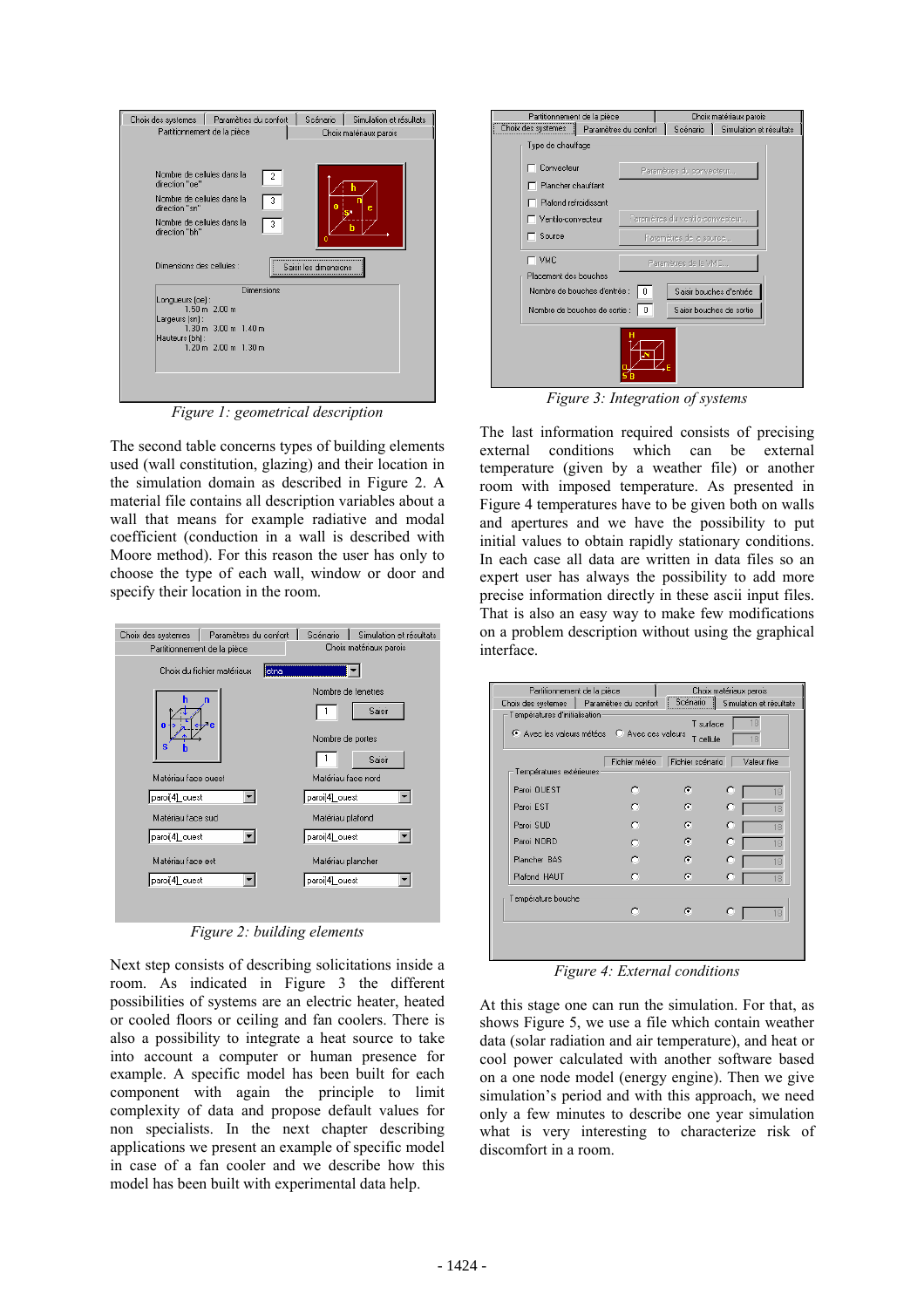| Partitionnement de la pièce |                                                                                    |                | Choix matériaux parois  |  |
|-----------------------------|------------------------------------------------------------------------------------|----------------|-------------------------|--|
| Choix des systemes          | Paramètres du confort                                                              | Scénario       | Simulation et résultats |  |
|                             | Duree de la Simulation<br>Date de début (Jours, Mois)<br>Date de fin (Jours, Mois) | $\overline{2}$ |                         |  |
|                             | Choix du fichier météo                                                             |                |                         |  |
|                             | <b>l</b> etna                                                                      |                |                         |  |
|                             | Lancer la simulation                                                               |                |                         |  |
|                             | Lancer les calculs du<br>confort                                                   |                |                         |  |
|                             | Visualiser les résultats                                                           |                |                         |  |

*Figure 5: Weather data's choice and simulation's period* 

After this global description which permits to understand the principle of this software we propose to present different results obtained by comparison with experimental and CFD results.

### APPLICATION

Two kinds of results will be shown which concern at first a comparison with CFD results in case of a heated floor and after an experimental study about fan cooler influence.

#### **Comparison with CFD results**

Our objective consists to establish a validity domain of our models. For this reason we compare results given by a CFD code with our intermediate approach based on Sim\_zonal. For the CFD approach we use Airpack, an element of FLUENT toolbox which objective is comfort characterization. Figure 6 presents what kinds of outputs are given by this software, here in case of temperature field. The description is finely detailed with more than 100 000 nodes but we have to be very careful with this kind of software.

At first about the accuracy of results in a whole room because if results can be considered as valid in case of high velocity it's more difficult to trust results given by a CFD code when the airflow engine corresponds at natural ventilation effects. Another limitation of this approach is due to the fact that it's not realistic to give a PMV field in a local with more then 100 000 different values of PMV. This criterion has not been developed for that: The PMV is a unique variable calculated for a whole room in permanent conditions. For these reasons our simplified approach seems more reasonable even if we are not able to describe complex phenomena inside a room.



*Figure 6: Temperature field obtained with Airpack* 

In our case dimensions of the room are  $4 \text{ m x } 7.5 \text{ m x}$ 2.5 m. The room contains 2 windows  $(2.5 \text{ m}^2)$  and inlet and outlet have same dimensions  $(0.2 \text{ m x } 1 \text{ m})$ . Walls with windows and ceiling are solicited by external temperatures while others walls are in contact with heated locals. Boundary conditions are shown table 1.

*Table 1: Room solicitations* 

| Emitter power       | 1000W          |
|---------------------|----------------|
| Outside temperature | $5^{\circ}C$   |
| Inside temperature  | $20^{\circ}$ C |
| Mass airflow rate   | $0,5$ vol/h    |
| Inlet dimension     | 0,2x1,0m       |

The first validation which has to be done is a comparison of global average temperature in the room for different heated floor powers. Table 2 shows that these differences are very small (The difference is always less then 0.2 degrees) that means the confirmation that energy balances are verified for both cases.

|            | Average room | Average room |
|------------|--------------|--------------|
|            | temperature  | temperature  |
|            | (SimZonal)   | (Airpak)     |
| $P = 500W$ | 18,38        | 18,22        |
| $P=1000W$  | 21,87        | 21.93        |
| $P=2000W$  | 29.12        | 29 19        |

*Table 2: Average temperature in the room* 

In a second time we have compared temperature of each zonal cell with average of temperatures given by AirPack. We can see Figure 7 that these differences are small excepted for the particular zones near inlets or windows. To understand the reasons of these differences we can compare mass airflow in the two cases (AirPack and Sim\_zonal). Figure 8 shows the complexity of air circulation specially in the right part of the room. This kind of phenomena can't be described with our intermediate approach because the little cells number avoid to obtain air velocity values in specific places.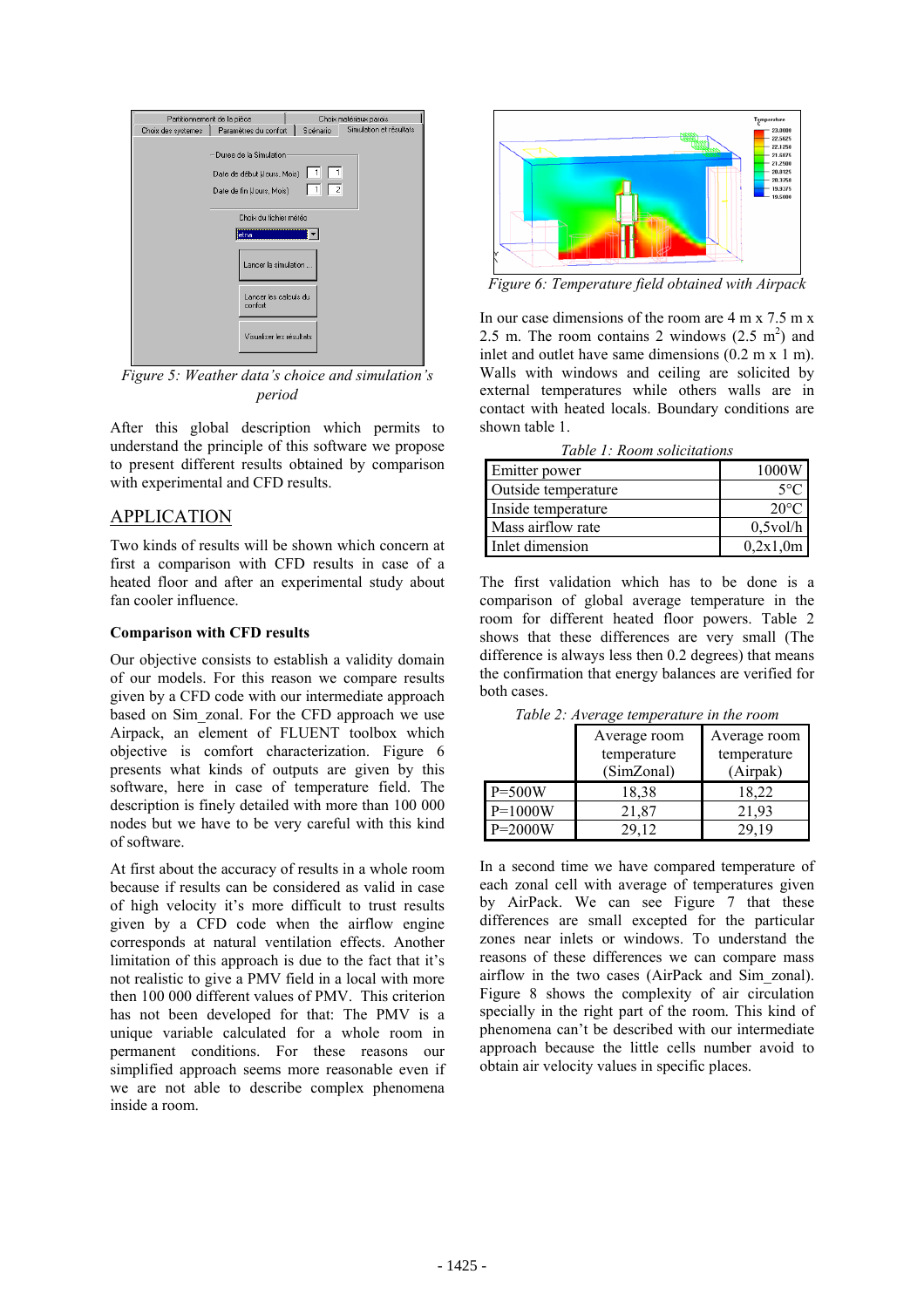

*Figure 7: Temperature comparison between AirPack and Sim\_zonal approach* 



Figure 9 presents which kind of results can be obtained with Sim\_zonal. We have seen that air temperature correspond to the values given by CFD approach except where velocity is high and we obtain the same results when we consider velocity. In this case (heated flow) there are no specific laws to describe mass air flow engine and pressure law are used to calculate mass air flow at each interface level.



*Figure 9: Temperature and mass airflow obtained with Sim\_zonal* 

Where velocities are low air exchanges can be described with a pressure law issued from Bernoulli law like:  $Q_v = k \Delta P^n$  where *k* corresponds to a discharge coefficient and is usually fixed to 0.83 while *n* represents type of airflow (1 in laminar cases and 0.5 in turbulent). This non linear model isn't really adapted to our simplification approach because convergence difficulties may happen. For this reason, we have tested a linear approach in Musy (1999) as indicated Figure 10.



*Figure 10: linear pressure law* 

Because of the very small pressure difference between two cells we need only a linear model at the middle of the curve to describe mass airflow that means we have obtained by this way a linear model. Nevertheless because of the too small pressure variation between two cells (less than *0.1 Pa*), it seams that the linear coefficient should be higher as 1.2. For this reason we have realized a parametric study for different discharge coefficients values with a variation from *1.2* to *5*.



*Figure 11: Mass airflow comparison between Sim\_zonal and AirPack* 

Figure 11 shows that if we compare mass air flow obtained with Airpack, higher values of discharge coefficients permit to obtain a better air circulation representation. This result is interesting because it confirm a physical study about discharge coefficient. That example doesn't permit to propose any definitive conclusions but it indicates that the use of a pressure law needs to be very careful and avoid obtaining a complex airflow description. We have also shown that know that this coefficient should be function of meshing density because the different discharge coefficients characterize the global pressure lost in a room. For these different reasons we can conclude that a more precise study is necessary to determine the value of this coefficient in each interface function of meshing density, position in the room...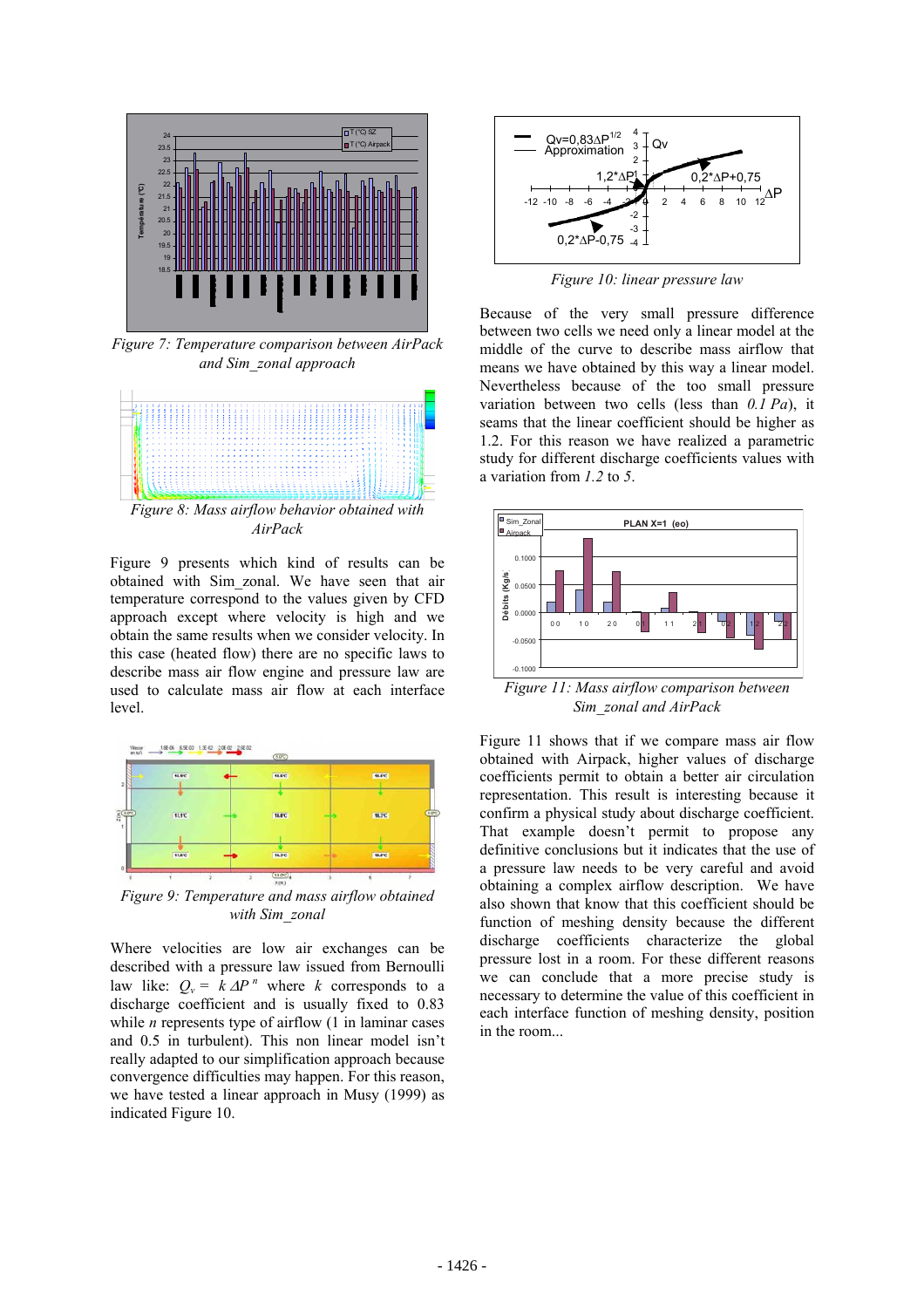

*Figure 12: Mass airflow evolution with increasing of pressure coefficient* 

Nevertheless, to keep a simple approach there is no interest to propose a complex proposition and the first results show that even with these simplifications we get a good approximation of mass airflow behavior with low air velocities. We'll see that the situation is different when airflow engine doesn't correspond to natural ventilation.

#### **Comparison with experimental results**



*Figure 13: 3D view of Penates experimental room* 

The second case corresponds to evaluate influence of a fan cooler in a room and compare results with experimental data. The experimental study has been done in the EDF research center of Chatou and concerns a room called Penates described Figure 13 and solicited with a fan cooler. This cell is interesting for an experimental comparison because every boundary condition is measured or controlled.

Table 3 presents every boundary condition in case of a 1200 W power fan cooler.

|  | Table 3: Conditions in room Penates |  |
|--|-------------------------------------|--|
|  |                                     |  |

| Emitter Power (W)                                  |      |
|----------------------------------------------------|------|
| Control temperature $(^{\circ}C)$                  |      |
| Wall temperature where near fan cool $(^{\circ}C)$ |      |
| Others walls temperatures $(^{\circ}C)$            | 15.3 |
| air flow rate (ach/h)                              |      |
| Inlet temperature $(C)$                            |      |

A graphical tool, Figure 14, has been developed to represent geometric characteristics. We can see the global room meshing, presence of two windows, inlet and outlet and fan cooler disposition.



*Figure 14: Geometrical disposition of Penates room* 



*Figure 15: Fan-cooler description* 

To describe fan cooler influence we have first to build a specific model with experimental output mesured in Penates. Figure 15 present the kind of model which has to be used to describe the fan cooler in Wurtz (2000). The model has been simplified so the only empirical variable necessary is entrainment and initial mass flow. Mass and energy fluxes are then determined by conservations equations for this specific zone and linked to the equations set of the global model.

To evaluate the model validity we have compared all measured variables around the fan cooler, table 4, with simulation's results.